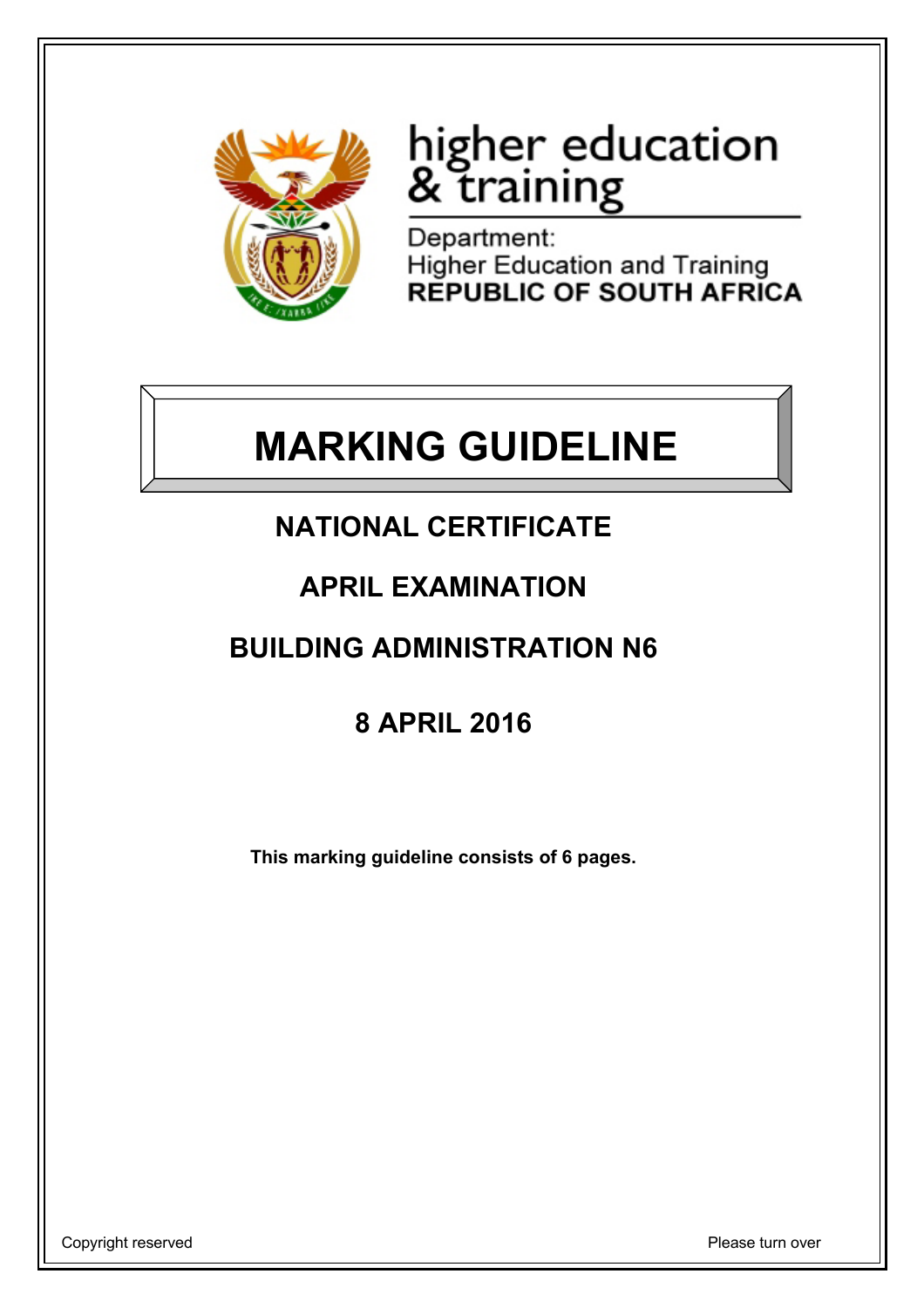#### MARKING GUIDELINE  $-2$ -<br>marking cuideline BUILDING ADMINISTRATION N6

#### **QUESTION 1**

- 11 111 B
	- 1.1.2 A
	- 1.1.3  $\mathcal{C}$ E
	- 1.1.4
	- 1.1.5 D
- $(5 \times 2)$  (10)
- 1.2 Always avoid bringing a ladder into contact with electricity.
	- Place the support ladder so that its feet are a quarter of its length to the top from the object it is resting against.
	- Unless the ladder is securely tied at the top it should always be held in position by another person whilst in use.
	- Wherever possible it should extend 1 m above its supports.
	- Ladders should be inspected at frequent intervals.
	- Defective ladders should be repaired or replaced.
	- As paint conceals defects, use varnish or two coats of oil instead.
	- Keep ladders clean because dirt hides defects.
	- Do not leave ladders lying on the wet ground.
	- Ladders lying on the floor may cause workers to trip and to fall.
	- Do not use ladders horisontally as walkways.
	- Tools and equipment should be hauled up by rope.
	- Never leave the ladder where it may fall.
	- Never place the ladder in front of a doorway.
	- The ladder should be equipped with safety feet.
	- Store the ladder in a cool place.
	- Use both hands when climbing up and down the ladder.
	- Only one person at a time should use a ladder.
	- Do not leave tools or other equipment on the top of a ladder.
	- Use the correct ladder for each job.  $(Any 10 \times 1)$  (10)

**[20]**

#### **QUESTION 2**

- 2.1 Tender summary of inquiry
	- Master file of correspondence
	- Site inspection report
	- Method statement
	- Outlined programme of construction  $(5 \times 2)$  (10)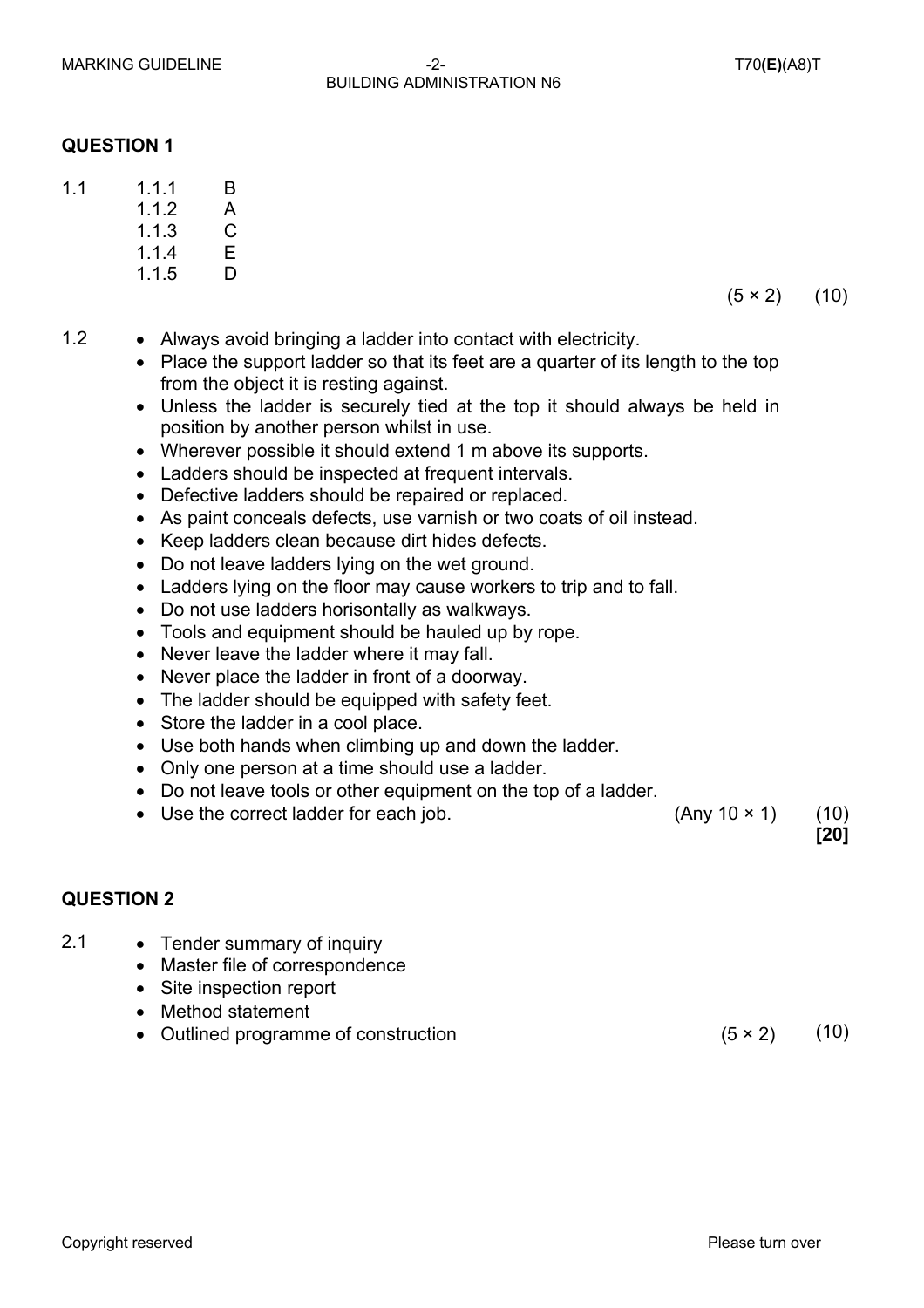#### MARKING GUIDELINE  $-3$ -  $-3$ - T70**(E)**(A8)T BUILDING ADMINISTRATION N6

- 2.2 To disclose and run profitable activities.
	- To analyse the various items of expenses incurred by each cost unit.
	- To provide data comparisons of costs of the firm and that of a similar company.
	- To provide information upon which estimations and tenders may be based.
	- To indicate the exact cause of a decrease or increase in profit or loss.
	- To disclose weakness in the production operations in order to stimulate the invention of a new and improved process.
	- To indicate comparative costs of different types of machines and methods of production.
	- To show the effect on profits when the job is not producing to its full capacity.  $(10)$

**[20]**

#### **QUESTION 3**

- 3.1 3.1.1 A systematical recording and critical examination of existing and proposed ways of doing the work.
	- 3.1.2 An application of techniques designed to establish the time that a qualified worker needs to carry out specified jobs at a defined level of performance.
	- 3.1.3 An act that has been approved by BIFSA or ASAQS.
	- 3.1.4 It is a method of construction.
	- 3.1.5 It is a construction programme plotted in months.

 $(5 \times 2)$  (10)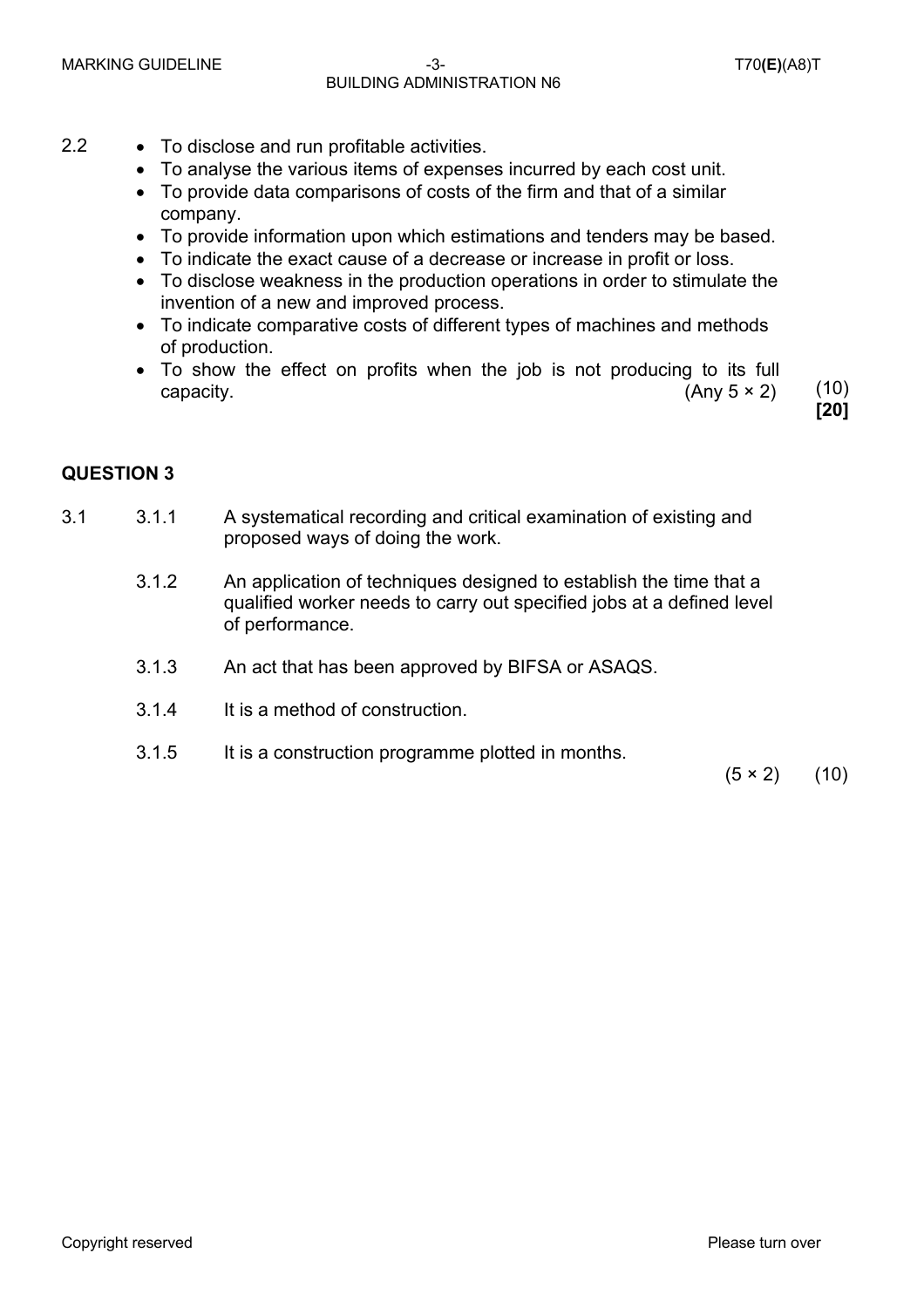#### MARKING GUIDELINE -4- T70**(E)**(A8)T BUILDING ADMINISTRATION N6

**[20]**

3.2 • Principle of a building agreement

Those that are approved by BIFSA and ASAQS.

- Sub-contract It is the agreement between the main contractor and the sub-contractor. • National building regulations
- Contractors are required to conform to bylaws and regulations regarding the erection of hoardings and walkways.
- Apprenticeship Act Regulates the training and employment of apprentices.
- Training artisan Act Supplementary to the Apprentice Act regarding training facilities and makes further provisions for the training of adults.
- Industrial Council Act To prevent and settle disputes between employers and employees.
- Unemployment Insurance Act Provides for insurance of workers who are contributors to the unemployment fund.
- Occupational Health and Safety Act Provides for the health and safety of persons at work.
- Compensation for Occupational Injuries and Diseases Act Provides for payment of compensation to employees for occupational injuries and diseases.  $(10)$

#### **QUESTION 4**

#### 4.1 Waste of space

- Improper storage of materials.
- Faulty layout of machines.
- Improper storekeeping and store management.
- Inefficient lighting.
- Keeping unnecessary materials at the workplace.

#### Waste of manpower

- Favouritism and injustice.
- Not keeping promises.
- No intelligent leading and direction.
- Unfulfilled promises in regard to wages and promotions.

#### Waste of materials

- Machines are not adjusted.
- Labourers are not properly instructed.
- Labourers are not instructed of new work.
- Failure to follow each job's instructions.
- Ordering more materials.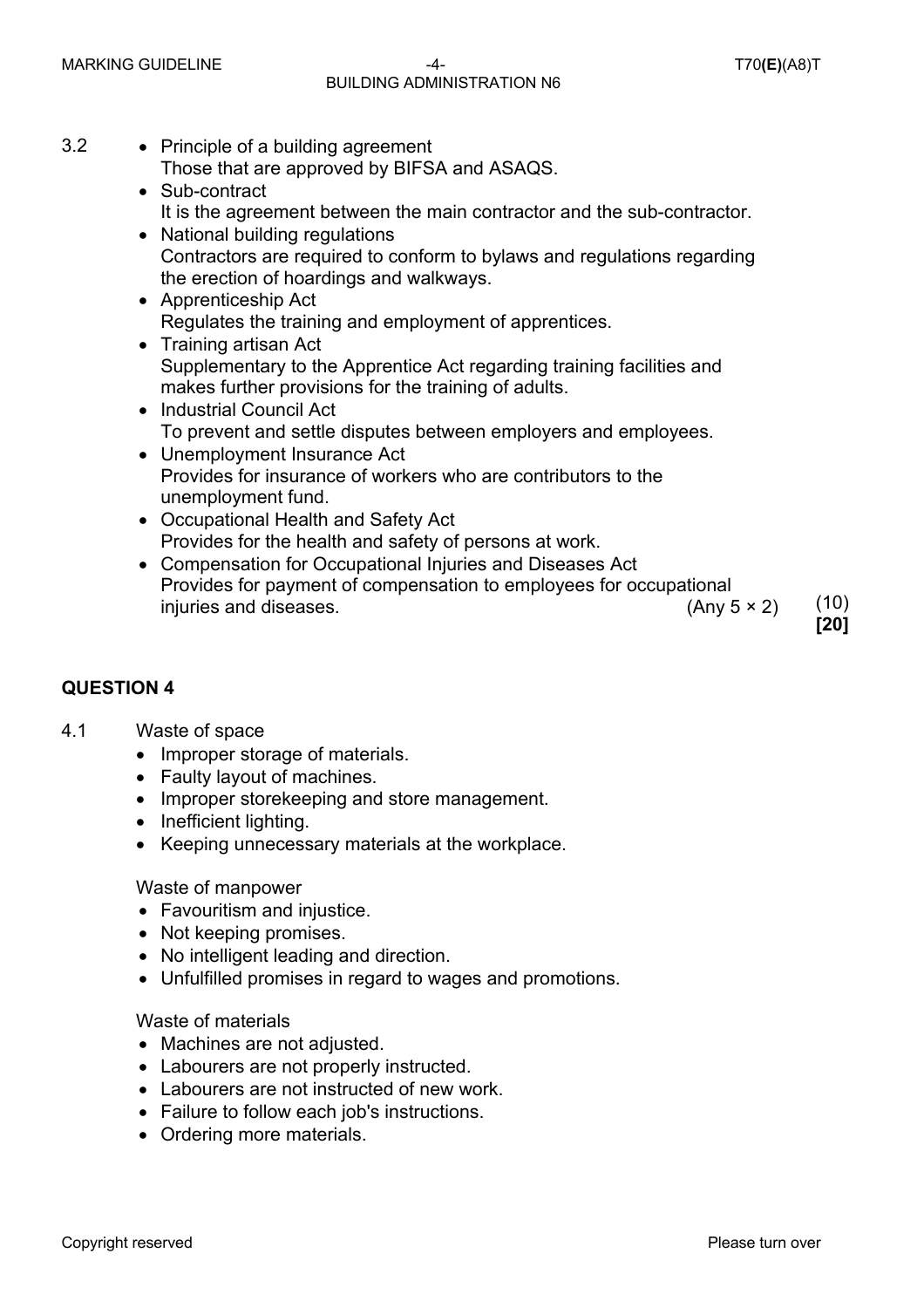#### MARKING GUIDELINE -5- T70**(E)**(A8)T BUILDING ADMINISTRATION N6

**[20]**

- 4.1 Waste of time
	- Lack of proper planning.
	- Lack of knowledge of work.
	- Lack of order, tool supplies and portable equipment.
	- Unnecessary talking and visiting on the job.
	- Lack of tools and equipment.

| NOTE: Only ONE example at each point is correct | $(4 \times 2)$ | (8) |
|-------------------------------------------------|----------------|-----|
|-------------------------------------------------|----------------|-----|

- 4.2 The committee makes recommendations about health and safety aspects.
	- It reports incidents or accidents.
	- They may issue a written report to the inspector.
	- They must keep records of recommendations, incidents and reports.
	- The committee and their members are liable to fulfil the above-mentioned functions.
	- The employer must see to it that the committee do their work as specified.  $(6 \times 2)$  (12)

#### **QUESTION 5**

- 
- 5.1 5.1.1 It includes the full contract period.
	- It includes the complete work in broad overall terms.
	- Time is plotted in months and weeks.
	- Holiday periods are shown as well as allowance for lost production.
	- Possession and completion dates are shown by appropriate symbols.
	- Every major item of work is listed down the left-hand side with the imported total quantities.
	- 5.1.2 It states a short section of work.
		- It prepares for every major item that requires more treatment.
		- Each trade can be considered in close detail.
		- Time is plotted in weeks using specific dates.
		- Holiday periods with other silent dates are transferred from the master programme.
		- Operations are written on the left-hand side.
		- It shows methods to be adopted, types of plants to be used and labour requirements for each trade.

 $(Any 5 × 2)$  (10)